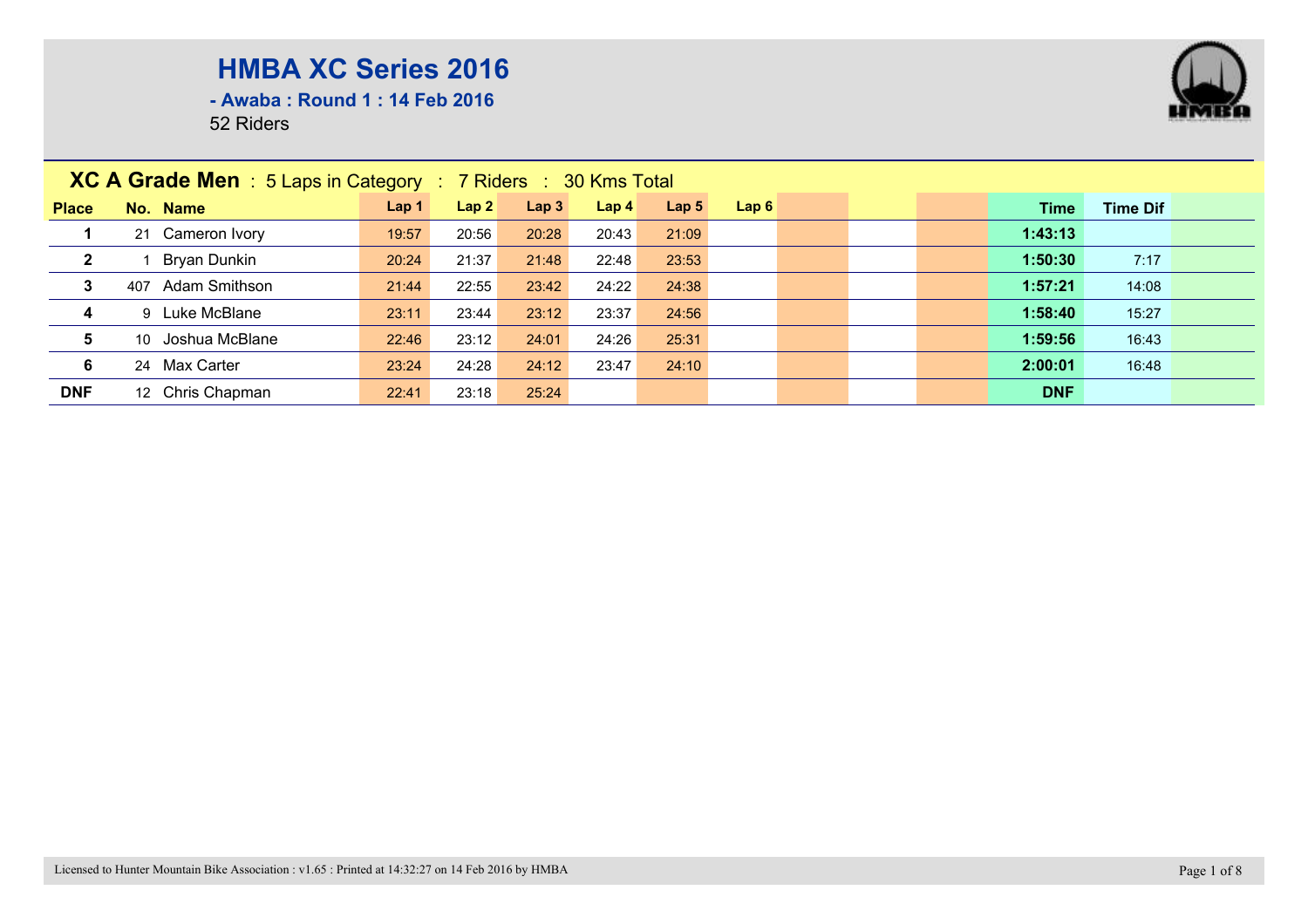**- Awaba : Round 1 : 14 Feb 2016**



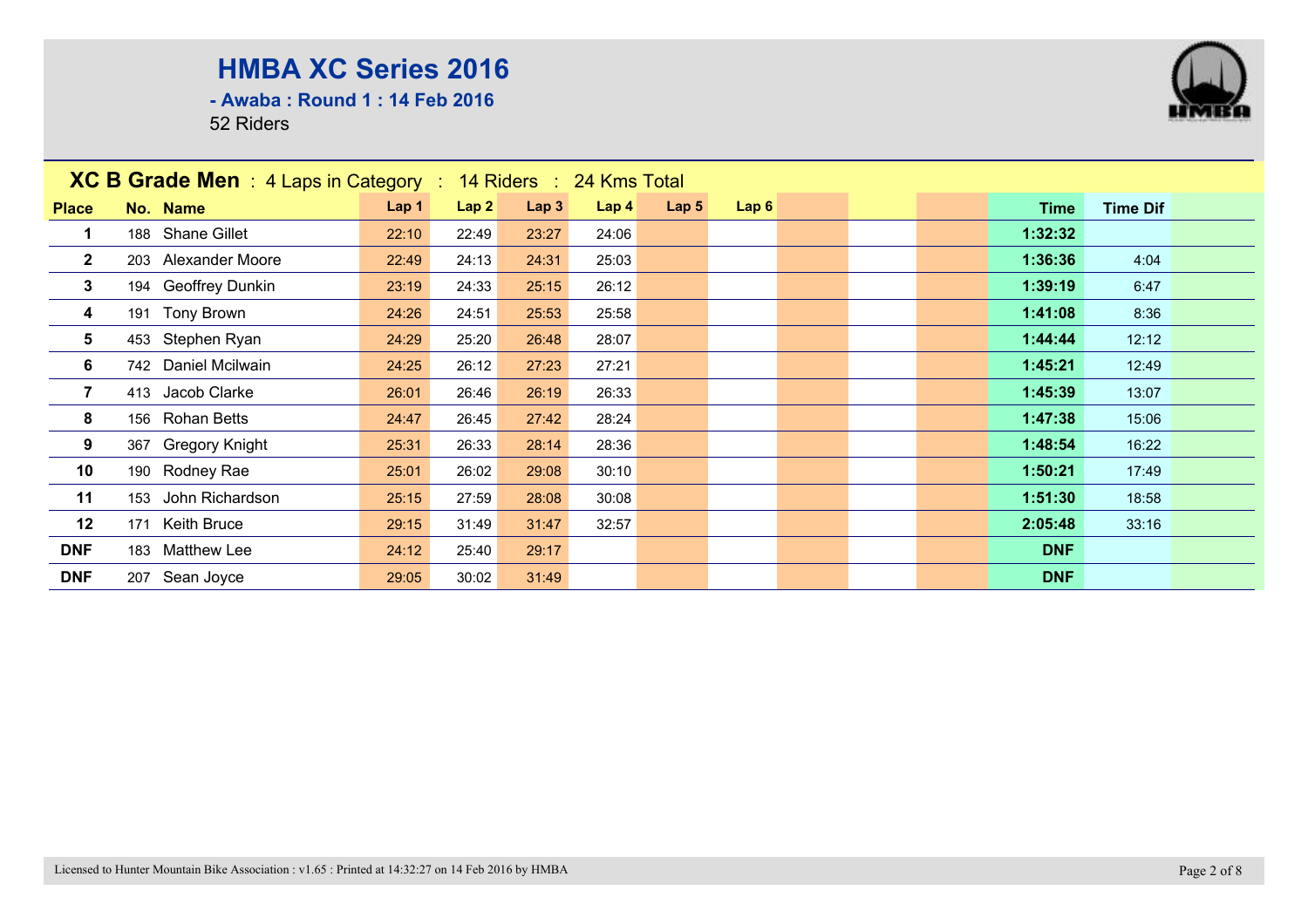**- Awaba : Round 1 : 14 Feb 2016**



|              | <b>XC B Grade Women</b> : 3 Laps in Category : 1 Riders : 18 Kms Total |       |                 |       |       |                  |      |  |  |  |         |                 |  |  |
|--------------|------------------------------------------------------------------------|-------|-----------------|-------|-------|------------------|------|--|--|--|---------|-----------------|--|--|
| <b>Place</b> | No. Name                                                               | Lap 1 | $\lfloor$ Lap 2 | Lap 3 | Lap 4 | Lap <sub>5</sub> | Lap6 |  |  |  | Time    | <b>Time Dif</b> |  |  |
|              | 76 Su Pretto                                                           | 33:59 | 30:37           | 30:58 |       |                  |      |  |  |  | 1:35:34 |                 |  |  |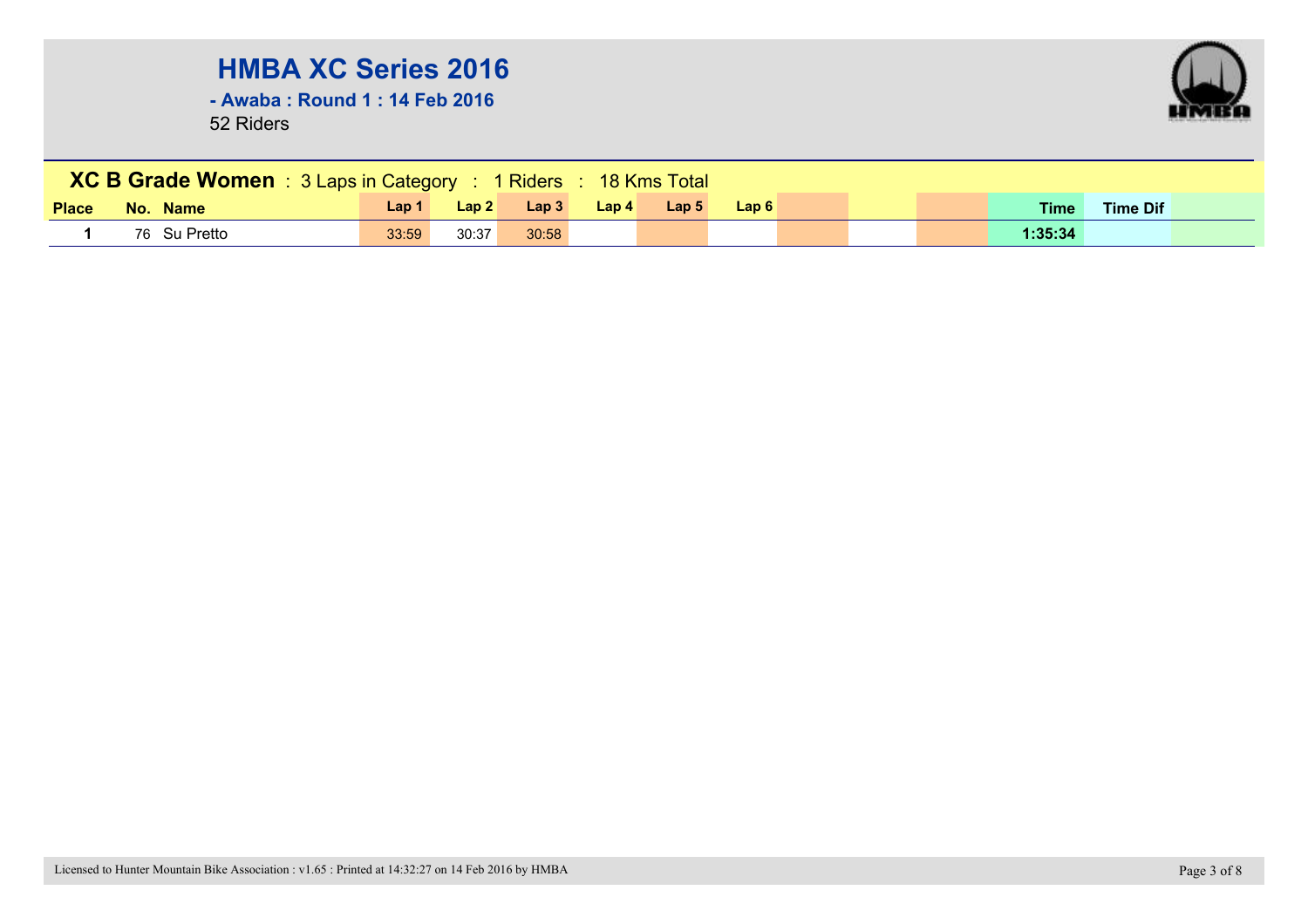**- Awaba : Round 1 : 14 Feb 2016**



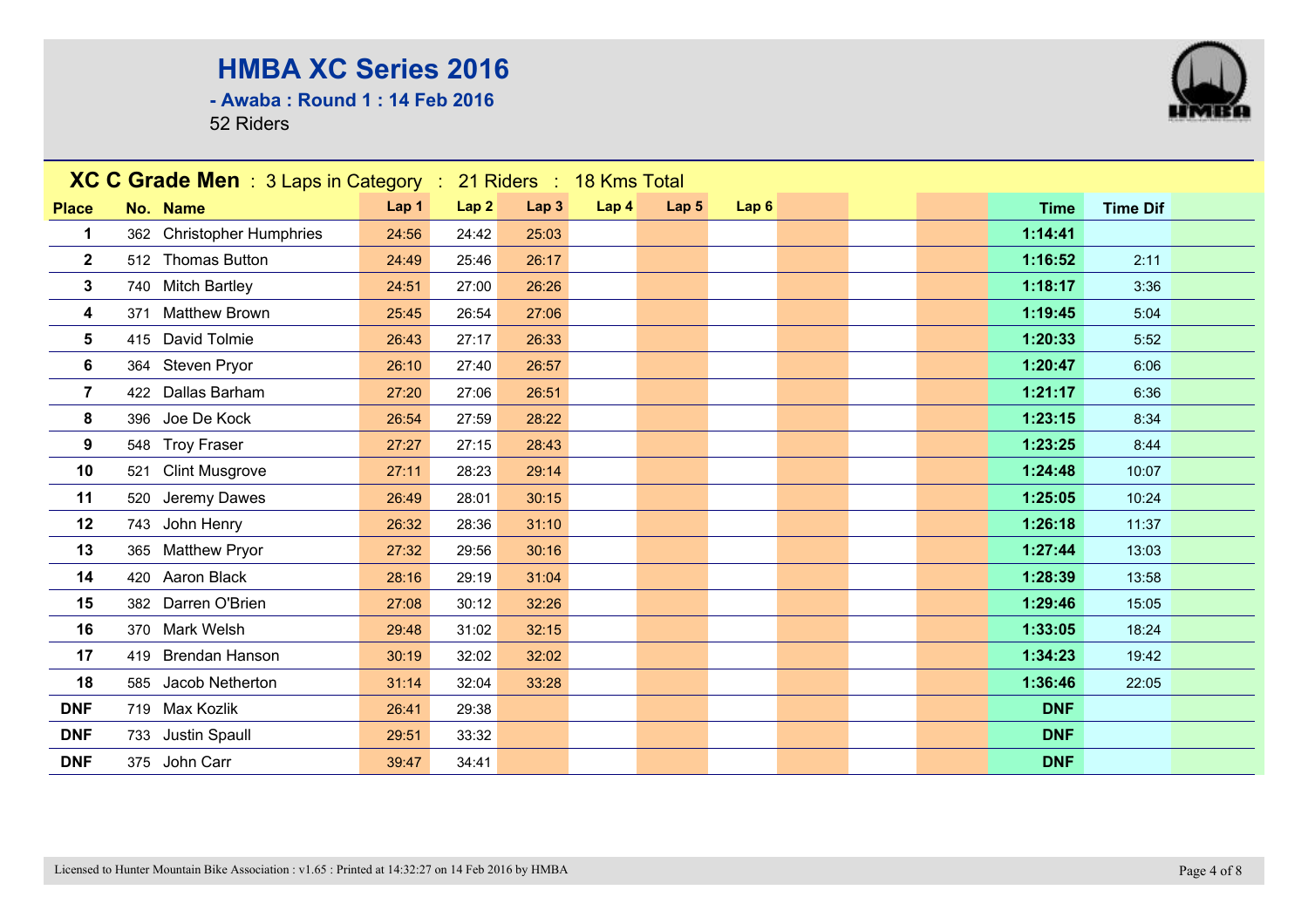**- Awaba : Round 1 : 14 Feb 2016**



|              | XC C Grade Women : 2 Laps in Category : 1 Riders : 12 Kms Total |       |       |                   |       |                  |      |  |  |  |             |                 |  |  |
|--------------|-----------------------------------------------------------------|-------|-------|-------------------|-------|------------------|------|--|--|--|-------------|-----------------|--|--|
| <b>Place</b> | No. Name                                                        | Lap 1 | Lap2  | $\mathsf{L}$ ap 3 | Lap 4 | Lap <sub>5</sub> | Lap6 |  |  |  | <b>Time</b> | <b>Time Dif</b> |  |  |
|              | 112 Therese Auton                                               | 33:47 | 35:19 |                   |       |                  |      |  |  |  | 1:10:06     |                 |  |  |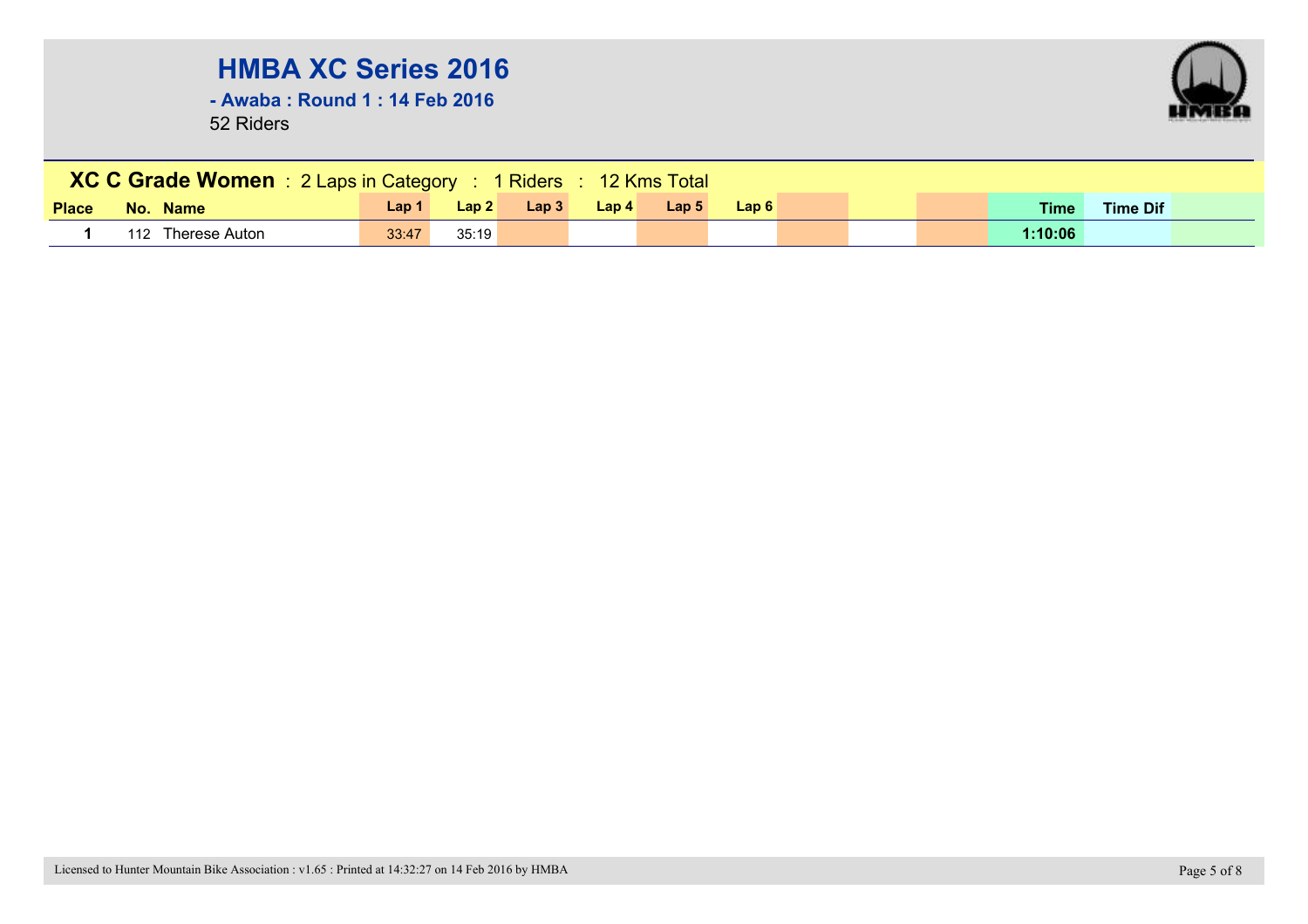**- Awaba : Round 1 : 14 Feb 2016**

|              | <b>XC D Grade Men</b> : 2 Laps in Category : 4 Riders : 12 Kms Total |                  |       |                  |                  |                  |      |  |  |  |            |                 |  |
|--------------|----------------------------------------------------------------------|------------------|-------|------------------|------------------|------------------|------|--|--|--|------------|-----------------|--|
| <b>Place</b> | No. Name                                                             | Lap <sub>1</sub> | Lap2  | Lap <sub>3</sub> | Lap <sub>4</sub> | Lap <sub>5</sub> | Lap6 |  |  |  | Time       | <b>Time Dif</b> |  |
|              | 610 Toby Bogaerts                                                    | 29:32            | 30:56 |                  |                  |                  |      |  |  |  | 1:00:28    |                 |  |
| $\mathbf{2}$ | 612 Jayson Carr                                                      | 33:21            | 35:05 |                  |                  |                  |      |  |  |  | 1:08:26    | 7:58            |  |
| 3            | 598 Robert Pretty                                                    | 35:30            | 35:52 |                  |                  |                  |      |  |  |  | 1:11:22    | 10:54           |  |
| <b>DNF</b>   | 596 Darren Kane                                                      | 41:19            |       |                  |                  |                  |      |  |  |  | <b>DNF</b> |                 |  |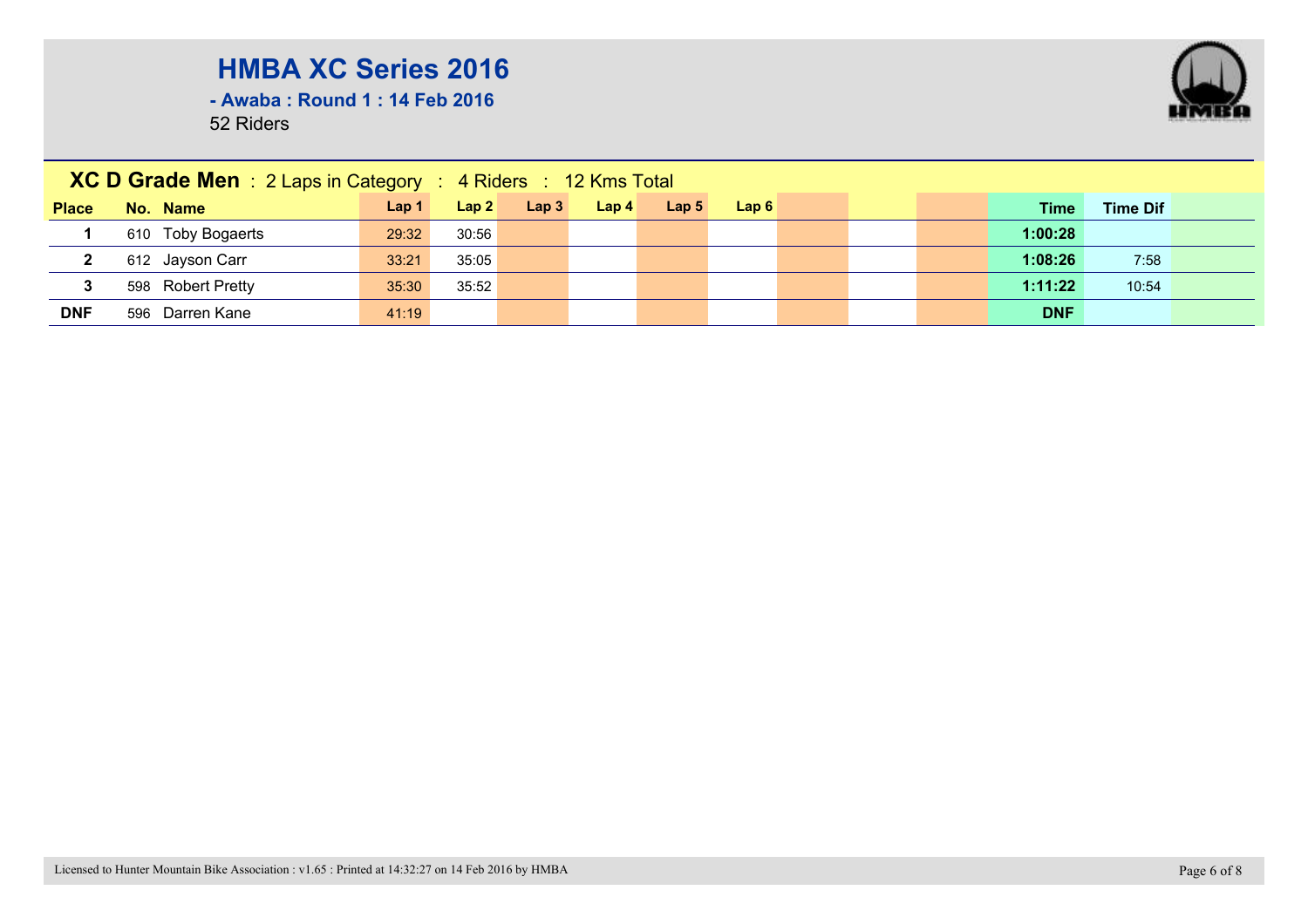**- Awaba : Round 1 : 14 Feb 2016**

|              | XC D Grade Women : 1 Laps in Category : 3 Riders : 6 Kms Total |                  |       |      |                  |                  |       |  |             |                 |  |
|--------------|----------------------------------------------------------------|------------------|-------|------|------------------|------------------|-------|--|-------------|-----------------|--|
| <b>Place</b> | No. Name                                                       | Lap <sub>1</sub> | Lap 2 | Lap3 | Lap <sub>4</sub> | Lap <sub>5</sub> | Lap 6 |  | <b>Time</b> | <b>Time Dif</b> |  |
|              | 597 Anna Hackett                                               | 36:17            |       |      |                  |                  |       |  | 36:17       |                 |  |
|              | 620 Janelle Rooker                                             | 38:52            |       |      |                  |                  |       |  | 38:52       | 2:35            |  |
|              | 713 Hayley Robson                                              | 54:11            |       |      |                  |                  |       |  | 54:11       | 17:54           |  |